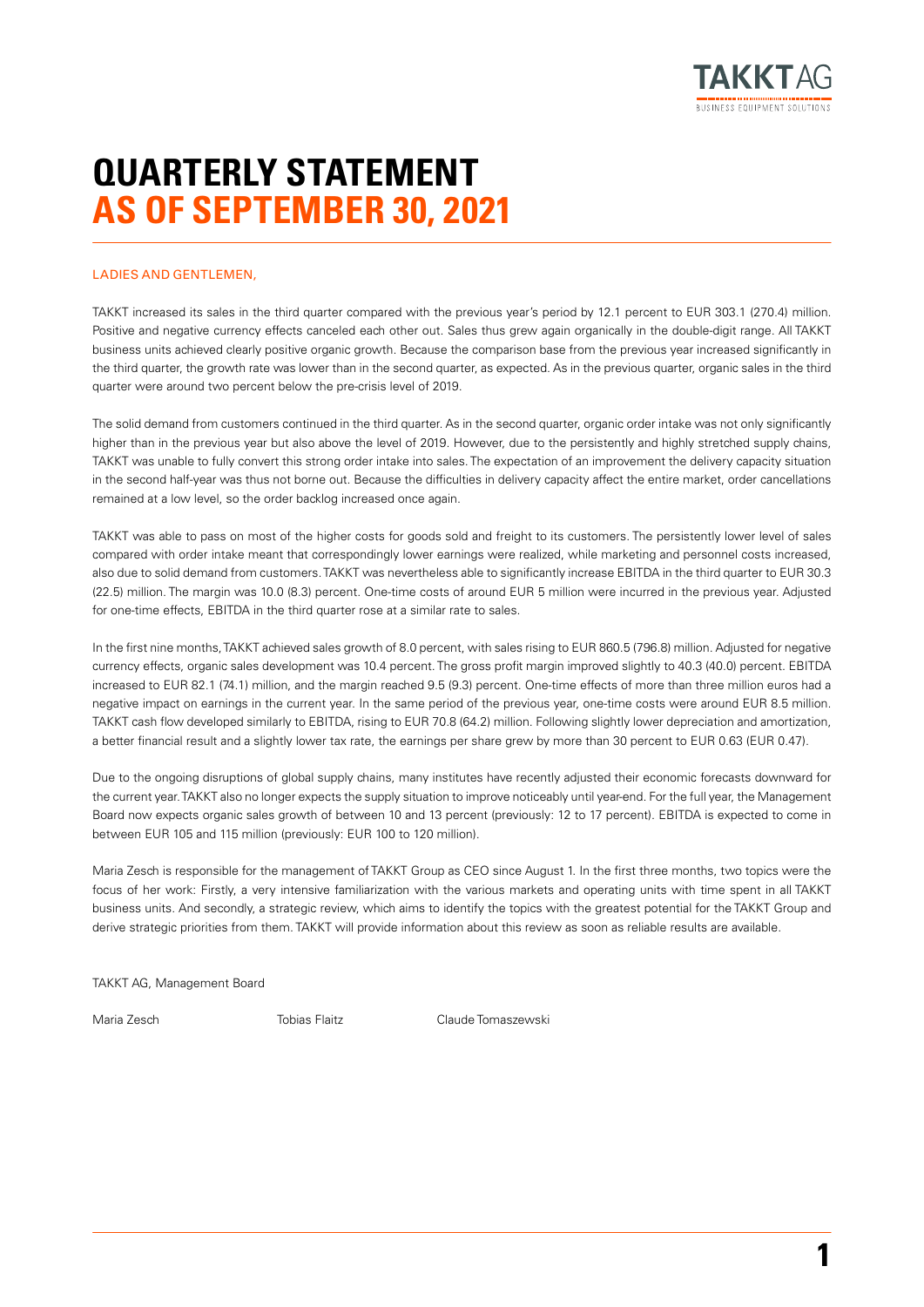#### KEY FIGURES TAKKT GROUP AND SEGMENTS

|                                             | Q3/20 | Q3/21 | Change in %   | 9M/20 | 9M/21 | Change in %   |
|---------------------------------------------|-------|-------|---------------|-------|-------|---------------|
| <b>TAKKT</b>                                |       |       |               |       |       |               |
| Sales in EUR million                        | 270.4 | 303.1 | $12.1(12.1*)$ | 796.8 | 860.5 | $8.0(10.4*)$  |
| Gross margin in percent                     | 38.8  | 39.6  |               | 40.0  | 40.3  |               |
| <b>EBITDA</b> in EUR million                | 22.5  | 30.3  | 34.6          | 74.1  | 82.1  | 10.8          |
| EBITDA margin in percent                    | 8.3   | 10.0  |               | 9.3   | 9.5   |               |
| <b>EBIT</b> in EUR million                  | 12.9  | 20.5  | 58.9          | 44.6  | 53.7  | 20.4          |
| Profit before tax in EUR million            | 11.1  | 19.7  | 77.5          | 39.8  | 53.6  | 34.7          |
| Profit in EUR million                       | 9.0   | 15.3  | 70.0          | 30.6  | 41.6  | 35.9          |
| Earnings per share in EUR                   | 0.14  | 0.23  | 70.0          | 0.47  | 0.63  | 35.9          |
| TAKKT cash flow in EUR million              | 21.7  | 23.8  | 9.7           | 64.2  | 70.8  | 10.3          |
| Free TAKKT cash flow in EUR million         | 24.9  | 11.3  | $-54.6$       | 115.8 | 60.3  | $-47.9$       |
|                                             |       |       |               |       |       |               |
| <b>Omnichannel Commerce</b>                 |       |       |               |       |       |               |
| Sales in EUR million                        | 155.3 | 180.0 | $16.0(16.3*)$ | 462.9 | 527.2 | $13.9(15.7*)$ |
| <b>EBITDA</b> in EUR million                | 20.6  | 23.9  | 16.2          | 58.9  | 76.4  | 29.7          |
| EBITDA margin in percent                    | 13.3  | 13.3  |               | 12.7  | 14.5  |               |
|                                             |       |       |               |       |       |               |
| <b>Web-focused Commerce</b>                 |       |       |               |       |       |               |
| Sales in EUR million                        | 59.9  | 65.1  | $8.7(6.4*)$   | 180.6 | 185.1 | $2.5(3.4*)$   |
| <b>EBITDA</b> in EUR million                | 3.4   | 2.3   | $-33.3$       | 11.2  | 4.5   | $-59.8$       |
| EBITDA margin in percent                    | 5.7   | 3.5   |               | 6.2   | 2.4   |               |
|                                             |       |       |               |       |       |               |
| <b>Foodservice Equipment &amp; Supplies</b> |       |       |               |       |       |               |
| Sales in EUR million                        | 56.2  | 59.2  | $5.2(6.8*)$   | 156.3 | 151.4 | $-3.1(2.7*)$  |
| <b>EBITDA</b> in EUR million                | 5.8   | 6.8   | 17.1          | 18.5  | 11.7  | $-36.8$       |
| EBITDA margin in percent                    | 10.3  | 11.4  |               | 11.8  | 7.7   |               |

*\* organic, i.e. adjusted for currency effects*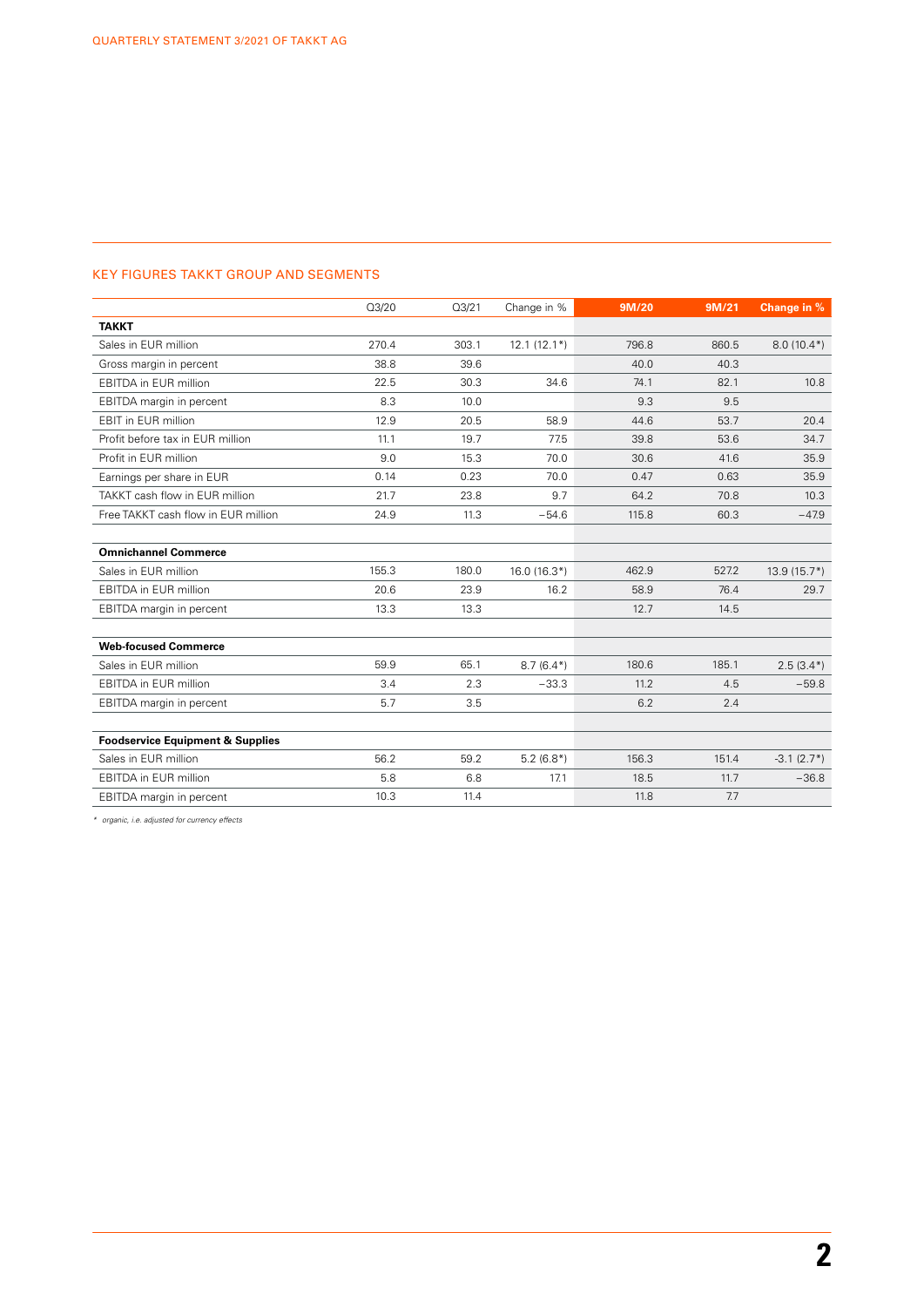### **GENERAL CONDITIONS**

- In Europe, the economy developed positively overall. However, growth has been hampered in recent months by ongoing supply problems, especially in the German economy, which is heavily geared towards the manufacturing sector.
- In the USA as well, the growth rate has been slowing down in the last few months due to delivery bottlenecks. Prior to this, the economy was growing strongly.
- The Purchasing Managers' Index (PMI) figures for the eurozone and Germany, which are relevant for KAISER+KRAFT, were consistently well above the expansion threshold of 50 points in the current fiscal year. Most recently, they weakened somewhat. In September, the PMI for the manufacturing industry was 58.6 points for the eurozone and 58.4 points for Germany.
- The Restaurant Performance Index (RPI), an industry indicator relevant for Central and – to a lesser extent – Hubert, also consistently signaled growth in 2021, with values always above 100 points. However, the decline to 104.2 points in August recently indicated to a certain dampening of industry assessments.

### **SALES AND EARNINGS REVIEW**

#### THIRD QUARTER OF 2021

#### **TAKKT**

- Sales increased by 12.1 percent, with positive and negative currency effects canceling each other out.
- Organic growth of 12.1 percent was impacted by ongoing supply chain disruptions. Order intake again grew faster than sales.
- For the first time since the beginning of the pandemic, all seven business units again achieved significantly positive organic growth rates.
- The gross profit margin was 39.6 (38.8) percent. As in the previous year, the margin in the current year was impacted by negative effects. In 2021, these were attributable to a lower freight margin, partly as a result of higher freight costs. In 2020, the negative effects were related to the valuation of inventories.
- The lower level of sales compared with order intake resulted in correspondingly lower earnings.
- In the previous year, earnings were impacted by one-time effects amounting to around EUR 5 million.
- EBITDA rose to EUR 30.3 (22.5) million, and the margin came to 10.0 (8.3) percent.
- Adjusted for one-time effects, EBITDA rose at a similar rate to sales.



#### **Omnichannel Commerce**

- Sales increased by 16.0 percent; adjusted for negative currency effects of 0.3 percentage points, organic sales development was 16.3 percent.
- KAISER+KRAFT, ratioform and NBF all achieved double-digit organic growth. The strongest growth was again achieved by ratioform.
- Compared with the previous year, which was characterized by cost management and short-time labor, personnel expenses increased in particular.
- EBITDA increased to EUR 23.9 (20.6) million. The margin was unchanged at 13.3 percent.

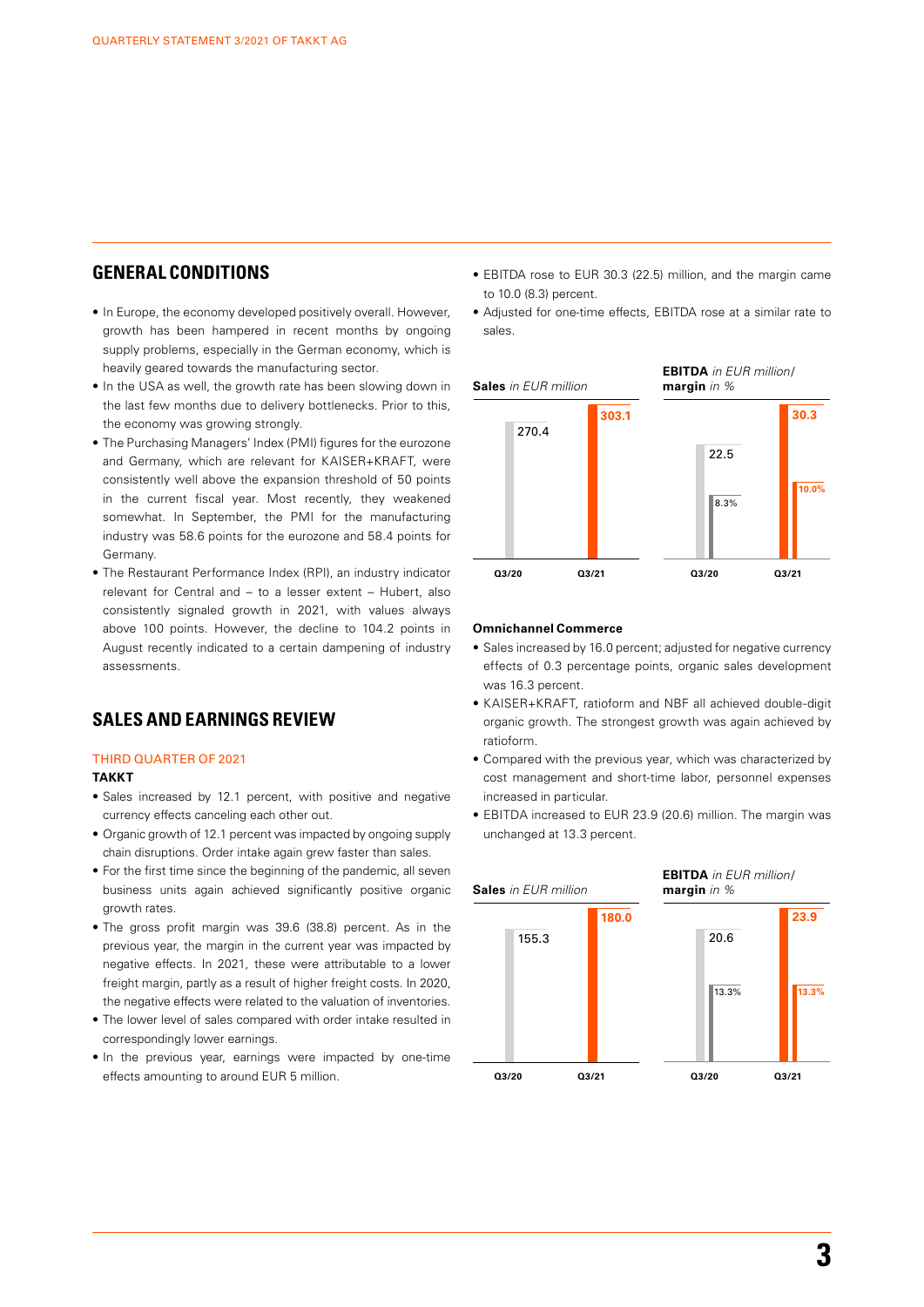#### **Web-focused Commerce**

- Sales increased by 8.7 percent, with currency effects having a positive impact of 2.3 percentage points.
- Organic sales growth came to 6.4 percent.
- Following heavy losses due to the consequences of the pandemic, D2G achieved mid-single-digit organic growth in the third quarter.
- At Newport, organic growth was also in the mid-single-digit percentage range following five consecutive quarters of double-digit organic growth rates.
- Difficulties in the supply chain impacted earnings, particularly in the UK, due to higher costs for warehousing and logistics.
- EBITDA came to EUR 2.3 (3.4) million, and the margin was 3.5 (5.7) percent.



#### **Foodservice Equipment & Supplies**

- Sales increased by 5.2 percent, with negative currency effects due to the weaker US dollar having an adverse impact of 1.6 percentage points.
- Organic sales growth came to 6.8 percent.
- Central grew organically in the high-single-digit percentage range and Hubert in the mid-single-digit percentage range.
- EBITDA came to EUR 6.8 (5.8) million and the margin to 11.4 (10.3) percent.



#### FIRST NINE MONTHS 2021

#### **TAKKT**

- Sales improved by 8.0 percent. A negative effect of 2.4 percentage points resulted from currency fluctuations, primarily due to the weaker US dollar.
- Organic sales growth came to 10.4 percent.
- As a result of delivery bottlenecks, the order volume in the first nine months was around EUR 50 million higher than realized sales.
- The gross profit margin of 40.3 (40.0) percent was at a similar level to the previous year.
- Compared with the low cost basis of the previous year and due to higher customer demand, personnel and marketing expenses increased.
- One-time effects negatively impacted earnings by more than EUR 3 million. In the previous year, one-time effects had a negative impact of around EUR 8.5 million.
- EBITDA rose to EUR 82.1 (74.1) million, and the margin came to 9.5 (9.3) percent.

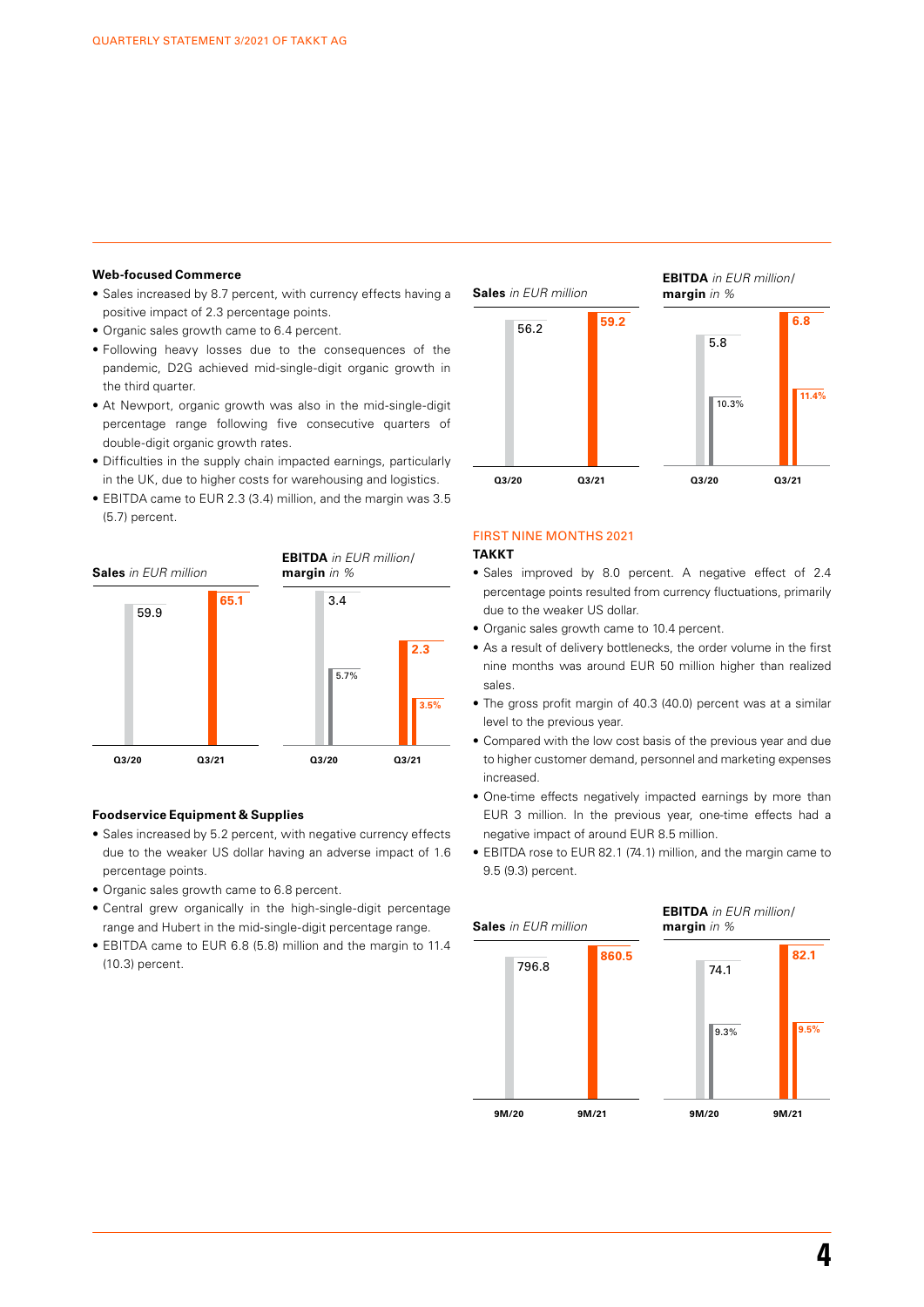- Depreciation was slightly lower than in the previous year at EUR 28.4 (29.5) million due to lower depreciation of intangible assets from acquisitions.
- Due to the sale of an investment as well as lower interest expense, the financial result improved to minus EUR 0.1 (minus 4.8) million.
- Profit before tax increased to EUR 53.6 (39.8) million. Since investment income is only taxed at a low rate, the tax rate decreased to 22.4 (23.1) percent.
- Following slightly lower depreciation and amortization, a better financial result and a slightly lower tax ratio, the profit for the period rose significantly more than the EBITDA. It increased by more than 30 percent, to EUR 41.6 (30.6) million. Earnings per share were EUR 0.63 (0.47).

#### **Omnichannel Commerce**

- Sales increased by 13.9 percent, with negative currency effects of 1.8 percentage points.
- Organic sales growth came to 15.7 percent.
- All three business units KAISER+KRAFT, ratioform and NBF achieved organic growth in the double-digit percentage range.
- In the previous year's period, earnings were impacted by onetime effects of around EUR 8 million.
- EBITDA increased significantly to EUR 76.4 (58.9) million, and the margin increased to 14.5 (12.7) percent.



#### **Web-focused Commerce**

- Sales increased by 2.5 percent and were negatively impacted by currency effects amounting to 0.9 percentage points.
- Organic sales growth was 3.4 percent.
- Newport achieved organic growth in the double-digit percentage range, while D2G was down organically in the double-digit range.
- Earnings in the reporting period were impacted by one-time expenses of over EUR 3 million and the low sales level at D2G.

• EBITDA decreased to EUR 4.5 (11.2) million and the margin came to 2.4 (6.2) percent.



#### **Foodservice Equipment & Supplies**

- Sales declined by 3.1 percent, with negative currency effects from the weaker US dollar decreasing sales by 5.8 percentage points.
- Sales increased organically by 2.7 percent.
- Central achieved low double-digit organic growth, while Hubert declined organically in the high single-digit percentage range.
- In the previous year, one-time effects had a positive impact on earnings of around EUR 4 million.
- EBITDA was 11.7 (18.5) million, and the margin was 7.7 (11.8) percent.

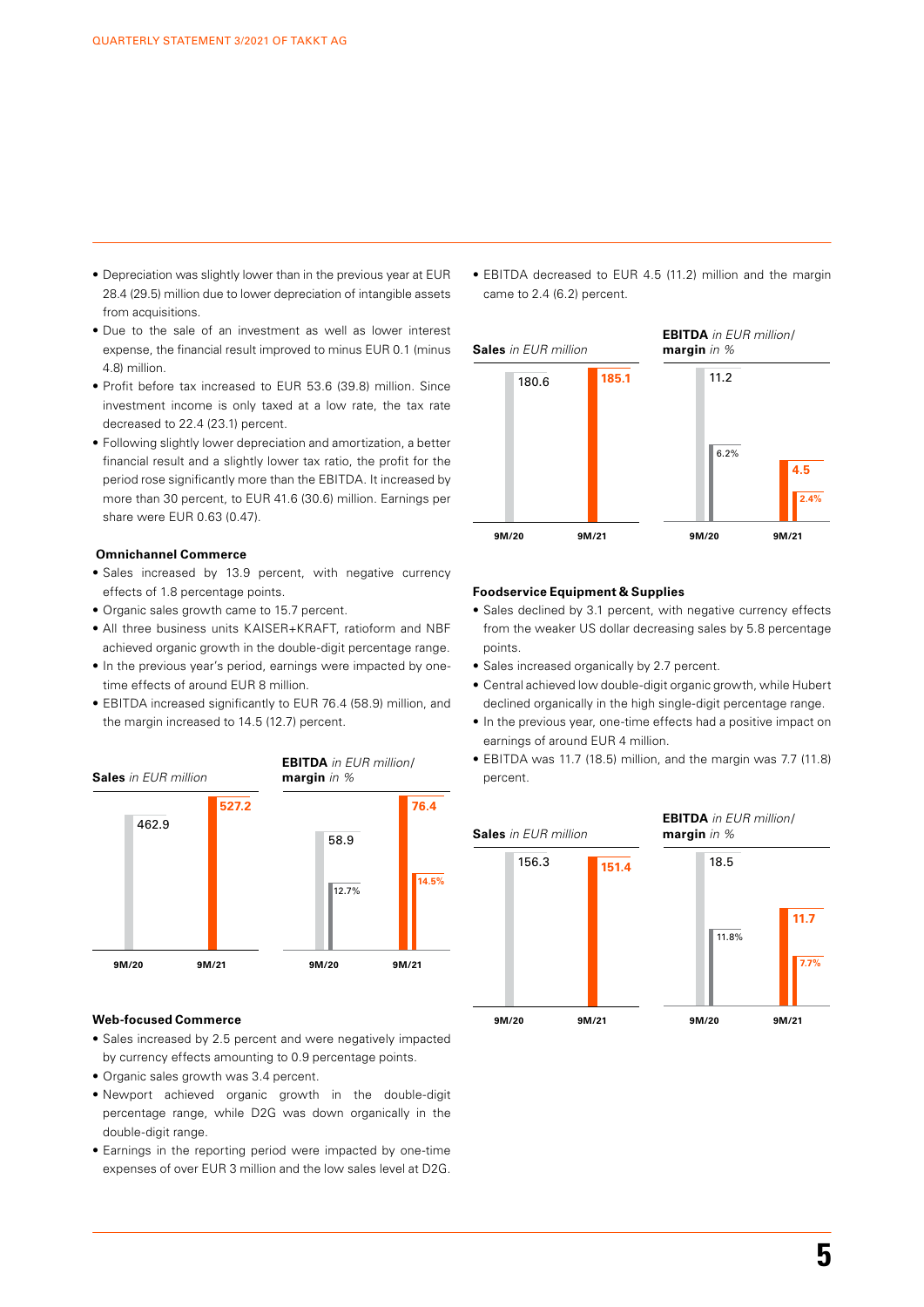### **FINANCIAL AND ASSETS POSITION**

- TAKKT cash flow rose to EUR 70.8 (64.2) million, an increase that was similar to EBITDA.
- Net working capital increased by more than EUR 10 million in the reporting period, mainly due to rising trade receivables as a result of the good growth trend and to stronger inventory levels in response to the delivery bottlenecks. By contrast, TAKKT released almost EUR 40 million from net working capital in the previous year.
- As a result, cash flow from operating activities was at EUR 58.4 (102.6) million, which was significantly lower than in the previous year.
- At EUR 11.8 (9.5) million, capital expenditure was slightly higher than in the previous year.
- As in the previous year, TAKKT benefited from one-time effects on cash flow. In 2020, cash inflow of EUR 21.9 million resulted from the sale of real estate in the US; in the current year, TAKKT generated EUR 13.4 million from the sale investments. As a result, free TAKKT cash flow reached EUR 60.3 (115.8) million.



- The dividend payment totaling EUR 72.2 million exceeded free TAKKT cash flow. Subsequently, net financial liabilities increased from EUR 75.4 million at the end of 2020 to EUR 93.7 million.
- Total assets increased slightly in the reporting period, while the balance sheet structure remained largely unchanged. The equity ratio came to 61.8 (64.7) percent.
- At the end of September, TAKKT had committed free credit lines of more than EUR 240 million.



### **RISKS AND OPPORTUNITIES**

- The risks and opportunities of the TAKKT Group are explained in detail starting on page 74 of the 2020 annual report. They have not changed significantly in the course of the year. Based on the information currently available, the Management Board does not believe that there are any risks at present or in the forecast period that may be a risk to the Group as a going concern.
- The most significant risk for the TAKKT Group, which is also a noteworthy opportunity, continues to be the development of the economy. Economic development was impacted by the ongoing supply problems in recent months but remains positive overall. There is still an economic risk due to the potential of even more widespread disruption of supply chains, or due to the pandemic and possible new virus variants.
- The entry of new market participants or more aggressive competitive behavior by established providers could pose a significant risk for TAKKT in terms of losing market shares or falling short of its growth ambitions. TAKKT addresses this risk through focused positioning of its own activities, either as a quality and service-oriented omnichannel provider or as a lower priced web-focused provider.
- TAKKT also deems the risk from structural changes in demand to be significant. The acceleration of trends towards new forms of collaboration and virtual or hybrid event formats means that there is a medium-term risk that demand for office equipment and displays will decline. However, there is also the potential to profit from the increased demand for home office products. TAKKT is observing and analyzing these trends and, if necessary, will take measures to meet these changes, such as adapting its product ranges.
- Transformation of the business model through implementation of TAKKT 4.0 represents another significant opportunity. During the course of this restructuring, the risk also exists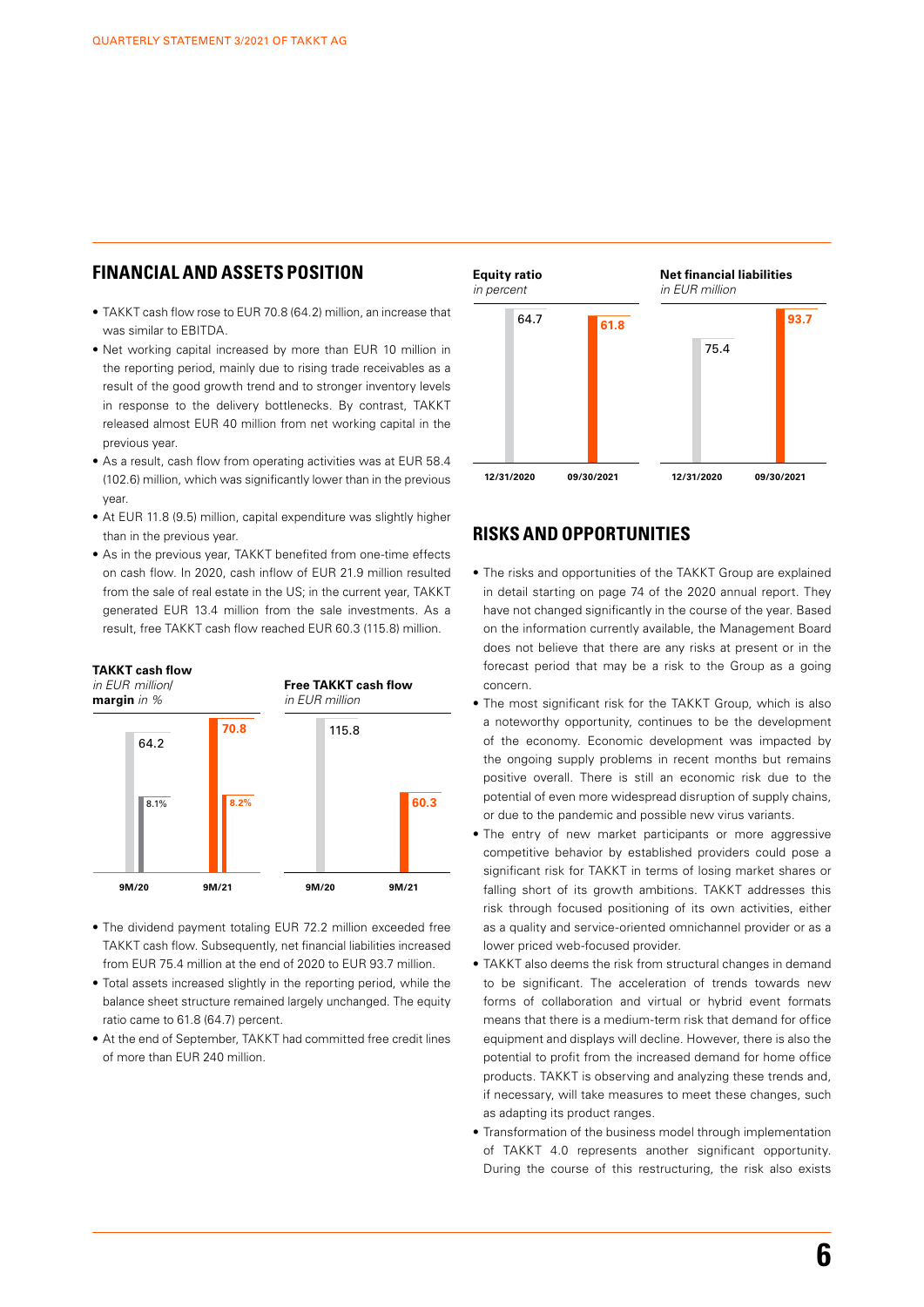that goals or steps might be reached later or that results are unsatisfactory.

- The targeted exploitation of vulnerabilities in information and communications technology by external parties is increasingly posing a risk. TAKKT counters this risk with technical defense measures, regular employee training and the specification of defined processes.
- Ongoing bottlenecks in the supply chains pose the risk of further negative effects on sales and earnings as already experienced in the reporting period. Lack of product availability could result in cancellation or absence of orders. TAKKT passes on price increases by suppliers or for container freight to customers during the year. In this context, there is a certain risk that the price increases can only be passed on to customers with a time delay, or not in full.

### **FORECAST**

- The economic forecasts for the current year have been adjusted slightly downward for the US and Germany due to the consequences of the delivery bottlenecks. The International Monetary Fund now expects GDP growth of six percent for the US and five percent for the eurozone.
- TAKKT no longer expects the supply situation to improve noticeably until the end of the year. For the year as a whole, the Management Board therefore anticipates organic growth of between 10 and 13 percent (previously: 12 to 17 percent). EBITDA is expected to come in between EUR 105 and 115 million (previously: EUR 100 to 120 million).
- The Management Board and top executives are currently working on a strategic review. Its goal is to identify the topics with the greatest potential for the TAKKT Group and to derive strategic priorities from them. TAKKT will provide information as soon as reliable results are available.

TAKKT will publish the preliminary figures for the 2021 fiscal year in mid-February 2022.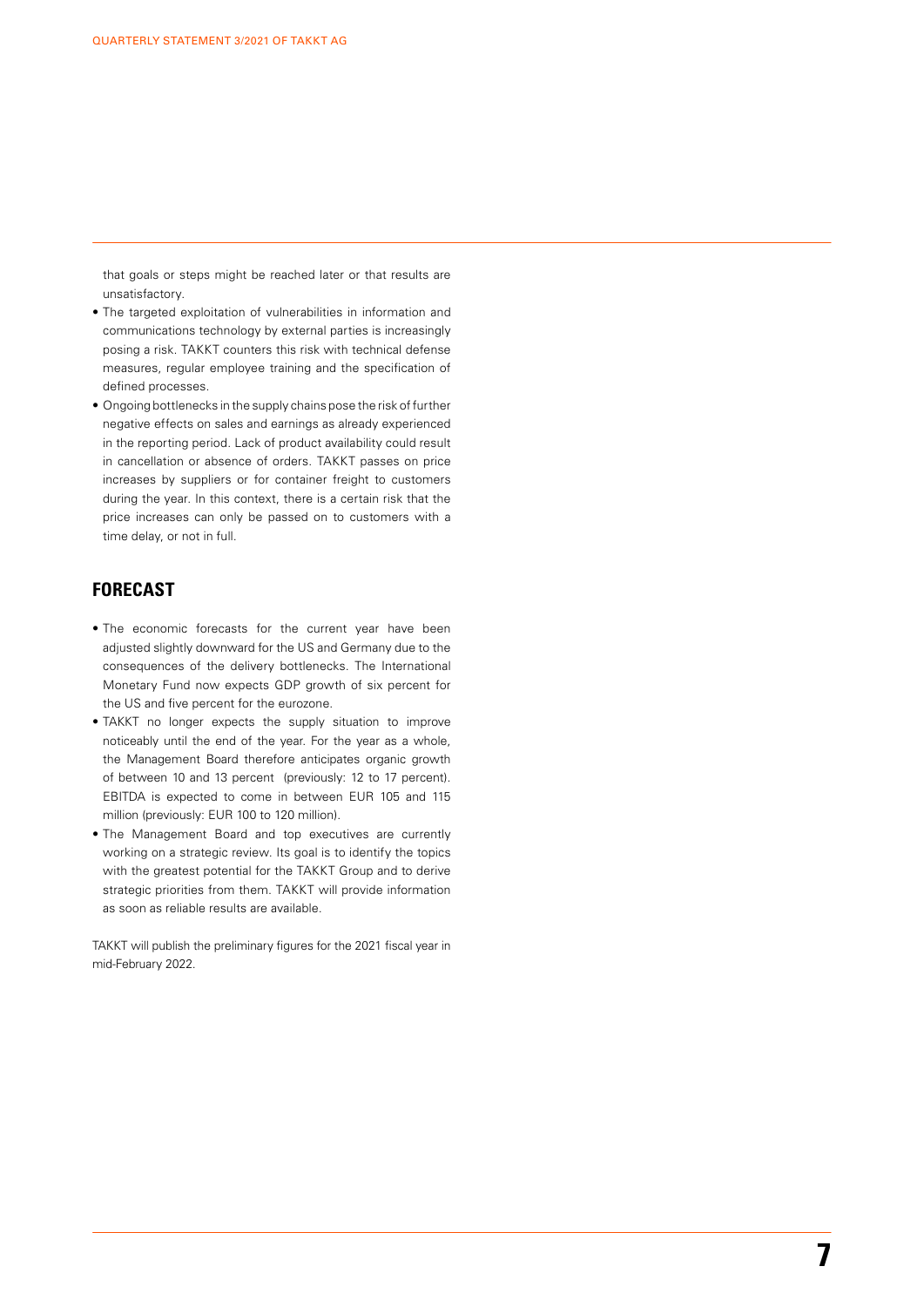# **CONSOLIDATED STATEMENT OF INCOME OF THE TAKKT GROUP**

|                                                                                                           | $7/1/2021 -$<br>9/30/2021 | $7/1/2020 -$<br>9/30/2020 | $1/1/2021 -$<br>9/30/2021 | $1/1/2020 -$<br>9/30/2020 |
|-----------------------------------------------------------------------------------------------------------|---------------------------|---------------------------|---------------------------|---------------------------|
| <b>Sales</b>                                                                                              | 303.1                     | 270.4                     | 860.5                     | 796.8                     |
| Changes in inventories of finished goods and work in progress                                             | 0.2                       | $-0.1$                    | 0.3                       | $-0.7$                    |
| Own work capitalized                                                                                      | 0.6                       | 0.2                       | 1.4                       | 0.7                       |
| <b>Gross performance</b>                                                                                  | 303.9                     | 270.5                     | 862.2                     | 796.8                     |
| Cost of sales                                                                                             | $-183.8$                  | $-165.6$                  | $-515.4$                  | $-478.1$                  |
| <b>Gross profit</b>                                                                                       | 120.1                     | 104.9                     | 346.8                     | 318.7                     |
| Other income                                                                                              | 0.9                       | 1.3                       | 3.0                       | 8.4                       |
| Personnel expenses                                                                                        | $-49.2$                   | $-47.0$                   | $-141.0$                  | $-140.0$                  |
| Other operating expenses                                                                                  | $-41.5$                   | $-36.7$                   | $-126.7$                  | $-113.0$                  |
| <b>EBITDA</b>                                                                                             | 30.3                      | 22.5                      | 82.1                      | 74.1                      |
| Depreciation, amortization and impairment of property, plant and equipment<br>and other intangible assets | $-9.8$                    | $-9.6$                    | $-28.4$                   | $-29.5$                   |
| <b>EBIT</b>                                                                                               | 20.5                      | 12.9                      | 53.7                      | 44.6                      |
| Income from associated companies                                                                          | 0.0                       | $-0.3$                    | 2.5                       | $-0.7$                    |
| Finance expenses                                                                                          | $-1.0$                    | $-1.4$                    | $-3.0$                    | $-3.9$                    |
| Other finance result                                                                                      | 0.2                       | $-0.1$                    | 0.4                       | $-0.2$                    |
| <b>Financial result</b>                                                                                   | $-0.8$                    | $-1.8$                    | $-0.1$                    | $-4.8$                    |
| Profit before tax                                                                                         | 19.7                      | 11.1                      | 53.6                      | 39.8                      |
| Income tax expense                                                                                        | $-4.4$                    | $-2.1$                    | $-12.0$                   | $-9.2$                    |
| Profit                                                                                                    | 15.3                      | 9.0                       | 41.6                      | 30.6                      |
| attributable to owners of TAKKT AG                                                                        | 15.3                      | 9.0                       | 41.6                      | 30.6                      |
| attributable to non-controlling interests                                                                 | 0.0                       | 0.0                       | 0.0                       | 0.0                       |
|                                                                                                           |                           |                           |                           |                           |
| Weighted average number of issued shares in million                                                       | 65.6                      | 65.6                      | 65.6                      | 65.6                      |
| Basic earnings per share (in EUR)                                                                         | 0.23                      | 0.14                      | 0.63                      | 0.47                      |
| Diluted earnings per share (in EUR)                                                                       | 0.23                      | 0.14                      | 0.63                      | 0.47                      |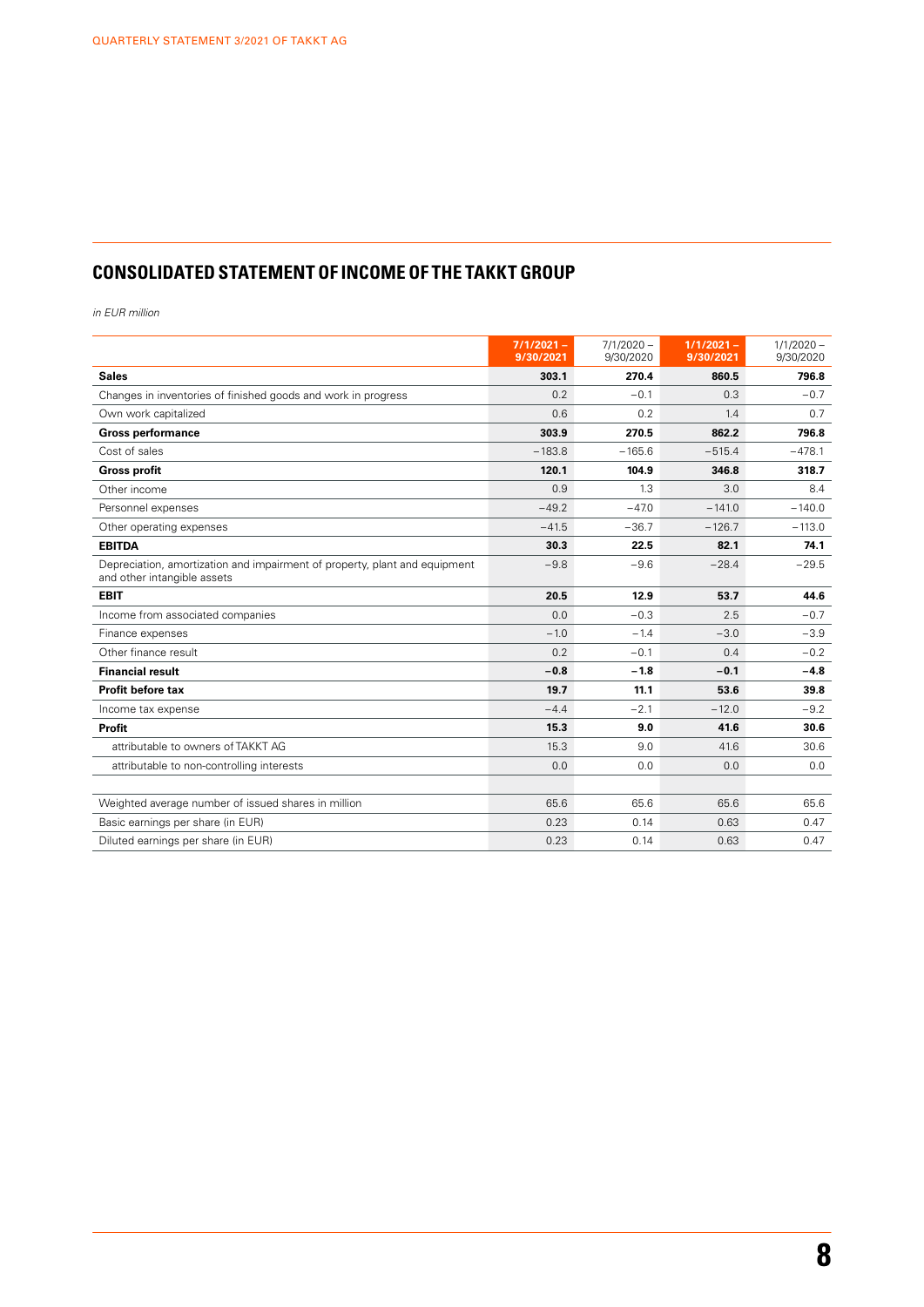# **CONSOLIDATED STATEMENT OF FINANCIAL POSITION OF THE TAKKT GROUP**

| <b>Assets</b>                              | 9/30/2021 | 12/31/2020 |
|--------------------------------------------|-----------|------------|
| Property, plant and equipment              | 125.1     | 131.6      |
| Goodwill                                   | 583.4     | 567.9      |
| Other intangible assets                    | 66.4      | 68.8       |
| Investment in associated companies         | 0.0       | 0.5        |
| Other assets                               | 6.7       | 7.5        |
| Deferred tax                               | 4.7       | 4.8        |
| <b>Non-current assets</b>                  | 786.3     | 781.1      |
|                                            |           |            |
| Inventories                                | 125.6     | 105.0      |
| Trade receivables                          | 112.0     | 86.9       |
| Other receivables and assets               | 22.7      | 21.4       |
| Income tax receivables                     | 6.8       | 5.6        |
| Cash and cash equivalents                  | 4.0       | 4.3        |
| <b>Current assets</b>                      | 271.1     | 223.2      |
| <b>Total assets</b>                        | 1,057.4   | 1,004.3    |
|                                            |           |            |
| <b>Equity and liabilities</b>              | 9/30/2021 | 12/31/2020 |
| Share capital                              | 65.6      | 65.6       |
| Retained earnings                          | 606.0     | 627.1      |
| Other components of equity                 | $-18.5$   | $-43.1$    |
| <b>Total equity</b>                        | 653.1     | 649.6      |
|                                            |           |            |
| <b>Financial liabilities</b>               | 67.8      | 67.8       |
| Pension provisions and similar obligations | 76.8      | 85.7       |
| Other provisions                           | 4.5       | 4.4        |
| Deferred tax                               | 64.9      | 57.9       |
| <b>Non-current liabilities</b>             | 214.0     | 215.8      |
|                                            |           |            |
| <b>Financial liabilities</b>               | 29.9      | 15.1       |
| Trade payables                             | 47.2      | 34.6       |
| Other liabilities                          | 84.7      | 60.0       |
| Provisions                                 | 22.5      | 23.2       |
| Income tax payables                        | 6.0       | 6.0        |
| <b>Current liabilities</b>                 | 190.3     | 138.9      |
| <b>Total equity and liabilities</b>        | 1,057.4   | 1,004.3    |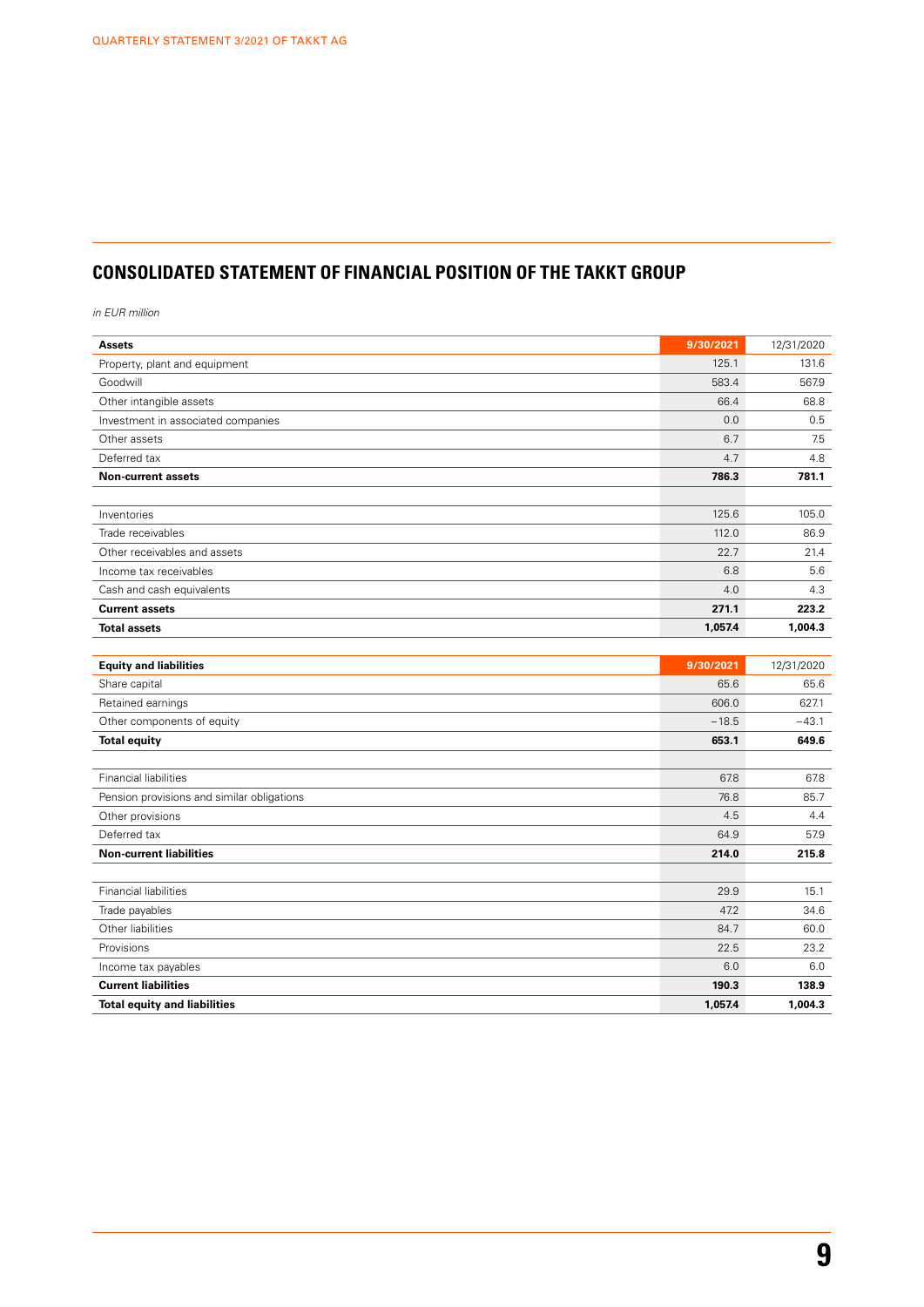# **CONSOLIDATED STATEMENT OF CASH FLOWS OF THE TAKKT GROUP**

|                                                                 | $1/1/2021 -$<br>9/30/2021 | $1/1/2020 -$<br>9/30/2020 |
|-----------------------------------------------------------------|---------------------------|---------------------------|
| Profit                                                          | 41.6                      | 30.6                      |
| Depreciation, amortization and impairment of non-current assets | 28.4                      | 29.5                      |
| Deferred tax expense                                            | 1.4                       | 0.5                       |
| Other non-cash expenses and income                              | 2.2                       | 8.1                       |
| Result from disposal of non-current assets                      | $-2.8$                    | $-4.5$                    |
| <b>TAKKT cash flow</b>                                          | 70.8                      | 64.2                      |
|                                                                 |                           |                           |
| Change in inventories                                           | $-14.7$                   | 1.7                       |
| Change in trade receivables                                     | $-23.7$                   | 6.9                       |
| Change in trade payables                                        | 11.5                      | $-0.6$                    |
| Change in provisions                                            | $-3.4$                    | 5.9                       |
| Change in other assets/liabilities                              | 17.9                      | 24.5                      |
| Cash flow from operating activities                             | 58.4                      | 102.6                     |
|                                                                 |                           |                           |
| Proceeds from disposal of non-current assets                    | 13.7                      | 22.7                      |
| Capital expenditure on non-current assets                       | $-11.8$                   | $-9.5$                    |
| Cash outflows for the acquisition of consolidated companies     | 0.0                       | 0.0                       |
| Cash flow from investing activities                             | 1.9                       | 13.2                      |
|                                                                 |                           |                           |
| Proceeds from Financial liabilities                             | 35.7                      | 35.0                      |
| Repayments of Financial liabilities                             | $-24.2$                   | $-147.4$                  |
| Dividend payments to owners of TAKKT AG                         | $-72.2$                   | 0.0                       |
| <b>Cash flow from financing activities</b>                      | $-60.7$                   | $-112.4$                  |
|                                                                 |                           |                           |
| Cash and cash equivalents at 1/1                                | 4.3                       | 3.8                       |
| Increase/decrease in Cash and cash equivalents                  | $-0.4$                    | 3.4                       |
| Non-cash increase/decrease in Cash and cash equivalents         | 0.1                       | $-0.1$                    |
| Cash and cash equivalents at 9/30                               | 4.0                       | 7.1                       |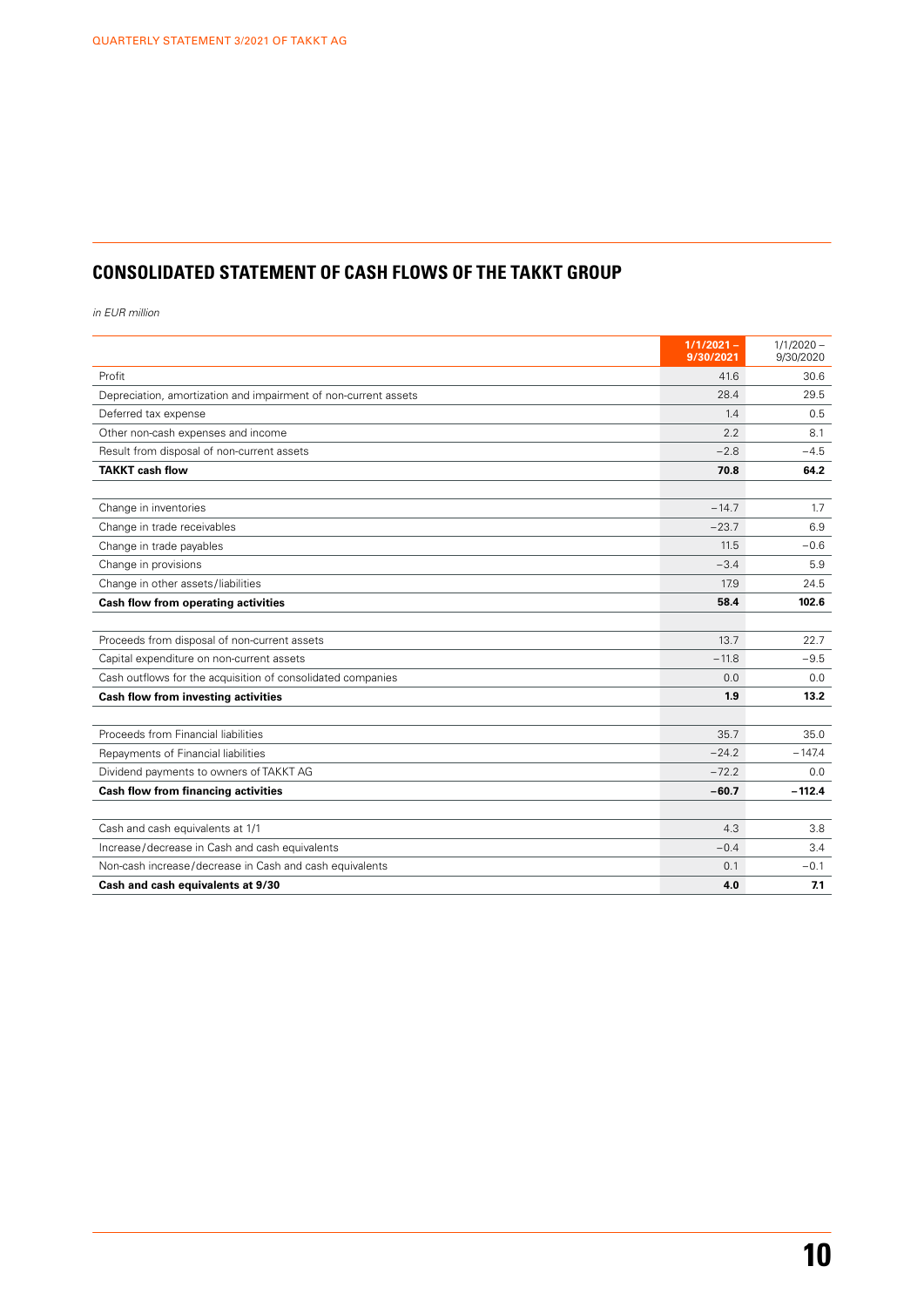# **SEGMENT REPORTING BY DIVISION**

| $1/1/2021 - 9/30/2021$                                  | Omnichannel<br>Commerce | Web-focused<br>Commerce | Foodservice<br>Equipment &<br><b>Supplies</b> | <b>Segments</b><br>total | Others  | Consolidation | <b>Group total</b> |
|---------------------------------------------------------|-------------------------|-------------------------|-----------------------------------------------|--------------------------|---------|---------------|--------------------|
| Sales to third parties                                  | 524.0                   | 185.1                   | 151.4                                         | 860.5                    | 0.0     | 0.0           | 860.5              |
| Inter-segment sales                                     | 3.2                     | 0.0                     | 0.0                                           | 3.2                      | 0.0     | $-3.2$        | 0.0                |
| Segment sales                                           | 527.2                   | 185.1                   | 151.4                                         | 863.7                    | 0.0     | $-3.2$        | 860.5              |
| EBITDA                                                  | 76.4                    | 4.5                     | 11.7                                          | 92.6                     | $-10.5$ | 0.0           | 82.1               |
| EBIT                                                    | 58.9                    | $-3.0$                  | 9.0                                           | 64.9                     | $-11.2$ | 0.0           | 53.7               |
| Profit before tax                                       | 59.3                    | $-4.7$                  | 8.4                                           | 63.0                     | $-9.4$  | 0.0           | 53.6               |
| Profit                                                  | 44.7                    | $-3.2$                  | 6.1                                           | 47.6                     | $-6.0$  | 0.0           | 41.6               |
| Average no. of employees<br>(full-time equivalent)      | 1,450                   | 569                     | 336                                           | 2,355                    | 48      | $\mathbf 0$   | 2,403              |
| Employees at the closing date<br>(full-time equivalent) | 1,510                   | 602                     | 338                                           | 2,450                    | 51      | $\mathbf 0$   | 2,501              |

| 1/1/2020 - 9/30/2020                                    | Omnichannel<br>Commerce | Web-focused<br>Commerce | Equipment &<br>Supplies | Foodservice Segments total | Others  | Consolidation | Group total |
|---------------------------------------------------------|-------------------------|-------------------------|-------------------------|----------------------------|---------|---------------|-------------|
| Sales to third parties                                  | 459.9                   | 180.6                   | 156.3                   | 796.8                      | 0.0     | 0.0           | 796.8       |
| Inter-segment sales                                     | 3.0                     | 0.0                     | 0.0                     | 3.0                        | 0.0     | $-3.0$        | 0.0         |
| Segment sales                                           | 462.9                   | 180.6                   | 156.3                   | 799.8                      | 0.0     | $-3.0$        | 796.8       |
| EBITDA                                                  | 58.9                    | 11.2                    | 18.5                    | 88.6                       | $-14.5$ | 0.0           | 74.1        |
| <b>EBIT</b>                                             | 42.3                    | 2.2                     | 15.3                    | 59.8                       | $-15.2$ | 0.0           | 44.6        |
| Profit before tax                                       | 38.9                    | $-0.3$                  | 13.6                    | 52.2                       | $-12.4$ | 0.0           | 39.8        |
| Profit                                                  | 29.8                    | $-0.2$                  | 9.9                     | 39.5                       | $-8.9$  | 0.0           | 30.6        |
| Average no. of employees<br>(full-time equivalent)      | 1,347                   | 530                     | 346                     | 2,223                      | 45      | 0             | 2.268       |
| Employees at the closing date<br>(full-time equivalent) | 1.368                   | 551                     | 333                     | 2,252                      | 46      | $\mathbf 0$   | 2.298       |